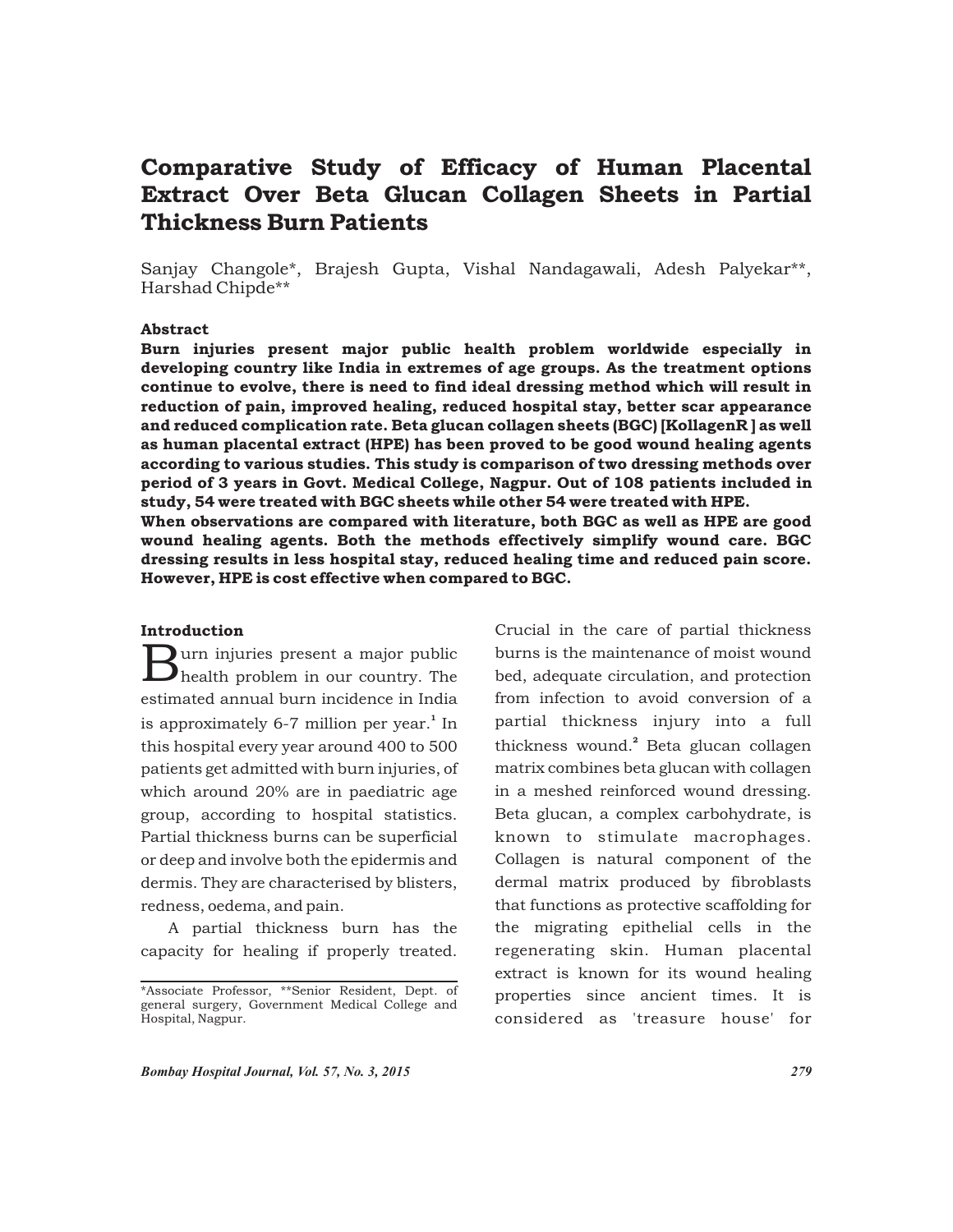biologically active compounds.

In this study we compared application of beta glucan collagen sheets and human placental extract over partial thickness burn wounds.

# Material and Method

108 patients were equally divided into 2 groups. 54 patients each were randomly allotted to BGC and HPE groups with the help of block randomisation & simple random sampling was used to select blocks.

Subjects were first selected based on inclusion and exclusion criteria.

# Inclusion criteria

- Superficial or partial thickness burns.
- Fresh burns (presenting within 24 hrs.).
- Age less than 50 yrs.
- Less than 50% body surface area involved.
- Non infected burn wounds.

# Exclusion criteria

- Full thickness burns
- Burns presenting after 24 hrs.
- Age more than 50 yrs.
- More than 50% body surface area involved
- **•** Previously treated, outside treated and then referred patients
- l Grossly infected burn wounds at presentation, Patients with systemic diseases which are known to affect wound healing like diabetes, tuberculosis, malignancy, and cardiovascular disease.

Patients with either %TBSA more than 50% or age more than 50 were not selected since they were associated with particularly high risk of mortality. Patients were allotted to each group on alternate basis. A detailed history was obtained regarding the mode of injury, place and time of burns. A thorough physical examination was performed with emphasis on the type and extent of burns. Method

After initial resuscitations, all the patients fulfilling the inclusion and exclusion criteria were allocated into two groups- Group BGC and Group HPE.

BGC group, - Patients dressed with Beta Glucan Collagen dressing [Kollagen<sup>"8</sup>].

HPE group, - Patients dressed with human placental extract dressing.

Patients and relatives were informed about the treatment given and a written consent was taken before initiation of the treatment.

#### Beta glucan collagen

The BGC used in this study is a purified bovine reconstituted collagen. The BGC membranes come in varying dimension of 5 x 5 cm, 10 x 10 cm, 10 x 25 cm and 15 x 30 cm, and its thickness is 0.6 cm. It is sterilized by gamma irradiation and is marketed in FFS Aluminium pouch packing containing a mixture of Isopropyl alcohol and water. It has a shelf life of over 5 years at ambient temperature under Indian conditions.<sup>3</sup> Once the patient is stabilised, patient is taken to the operation theatre and dressing is done under general anaesthesia. Before dressing the wound swabs were taken from the burn wound and from the surrounding normal skin. Wound was thoroughly cleaned with

*280 Bombay Hospital Journal, Vol. 57, No. 3, 2015*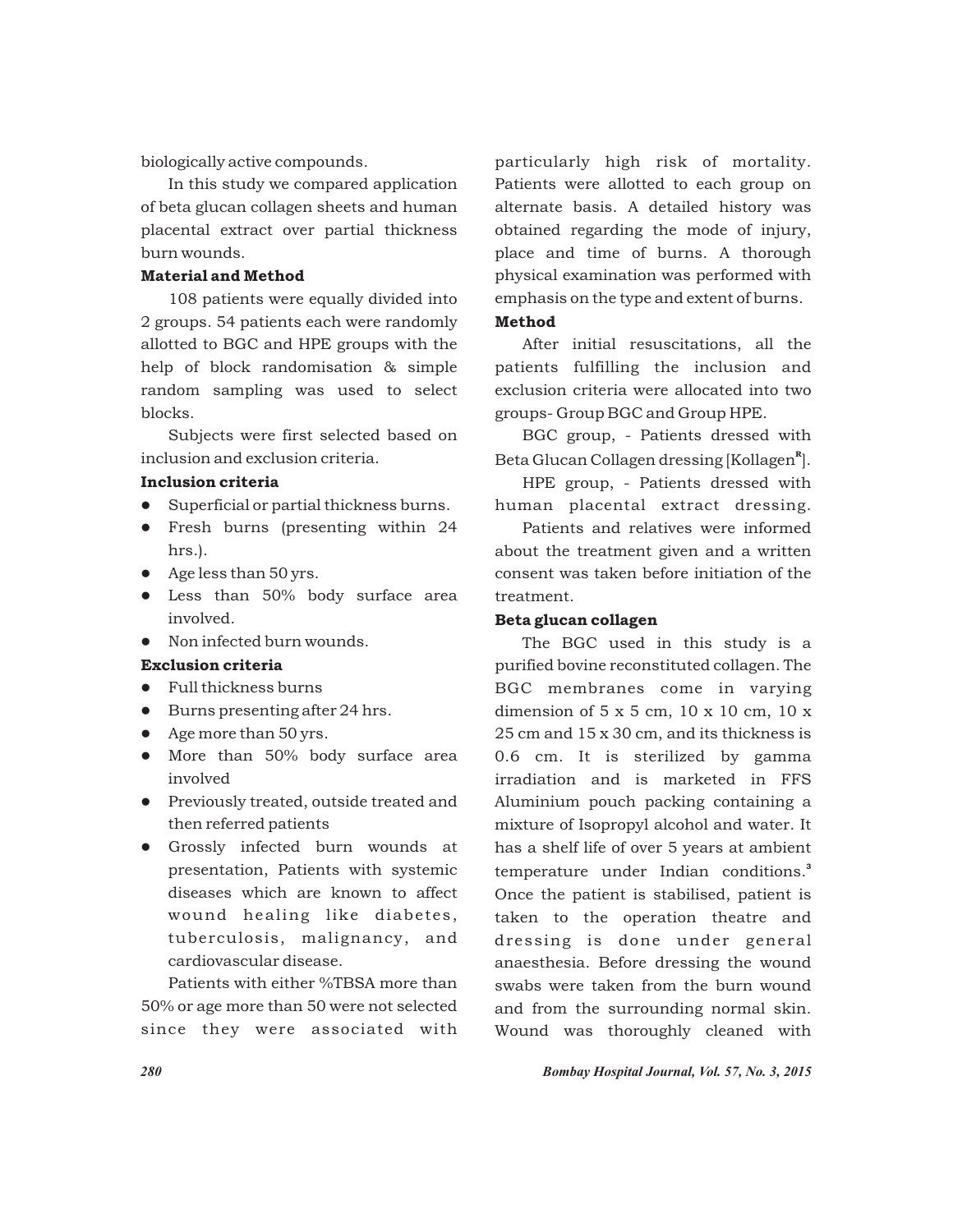normal saline.

BGC sheets (wet/dry) are then applied and secured with bandage/strips. The dressing is kept for 3 days unless there are signs of infection (soakage and foul smell). After the 3rd day if the wound is healthy it is kept open. Patient is followed up daily. The collagen sheets peels off by itself once the epithelium grows underneath.

# Human placental extract

Human placental extract used in this study is a tropical preparation containing Peptides (FNP-III), Nucleotides (PDRN, NADPH) and is derived from an extract of fresh term, healthy, human placenta.

Only commercial preparations of human placental extract are manufactured by Albert David ltd. <sup>4</sup> Kolkata.

Before dressing the wound, swabs were taken from the burn wound and surrounding normal skin. Wound was thoroughly cleaned with normal saline. Human placental extract was applied on to the burn surface and then the wound was covered with dry sterile gauze, sterile pads were placed and bandaging was done.

Dressing was done after every 24 hours till the soakage is minimal (single layer pad). Thereafter dressings were done daily. In case of increased soakage, dressings were repeated. In case of foul smelling discharge, wound was exposed, swab taken, debrided and dressing was done.

# Results

Most common age group involved in both groups was 21-30, which was followed by paediatric age group. Males

and females were roughly equally distributed in both Beta Glucan Collagen group and in Human Placental Extract group. Flame burns were more common than scald burns in both the groups. Mean TBSA% Beta Glucan Collagen group was 21.46% whereas it was 19.70% in Human Placental Extract group. Most of the patients in both the groups presented between 12-24 hours after initial burn injury. Most common site involved in both groups was anterior trunk followed by face. Both the groups were comparable as far as Hb% and serum total protein levels were concerned. Pain due to burn injury on the day of admission was similar in both groups. But subsequently the pain was highly decreased in BGC group as compared to HPE group. The difference was highly significant with P value of  $< 0.001$ .

The mean healing time in BGC group was 17.4 days whereas it was 18.27 days in HPE group. The mean duration of hospital stay was 11.59 days in BGC group and 13.35 days in HPE group. The difference was highly significant (p 0.001). The infection rate was similar in both the groups. The infection rate was 13 (24.07%) in BGC group, and 14(25.59%) in HPE group. The difference was not found to be statistically significant (P= 0.824). Pseudomonas aeruginosa was the most commonly involved organism in both the groups. Majority of the patients in both the groups had good scar, 81.48% in BGC group and 75.92% in HPE group. Average number of collagen sheets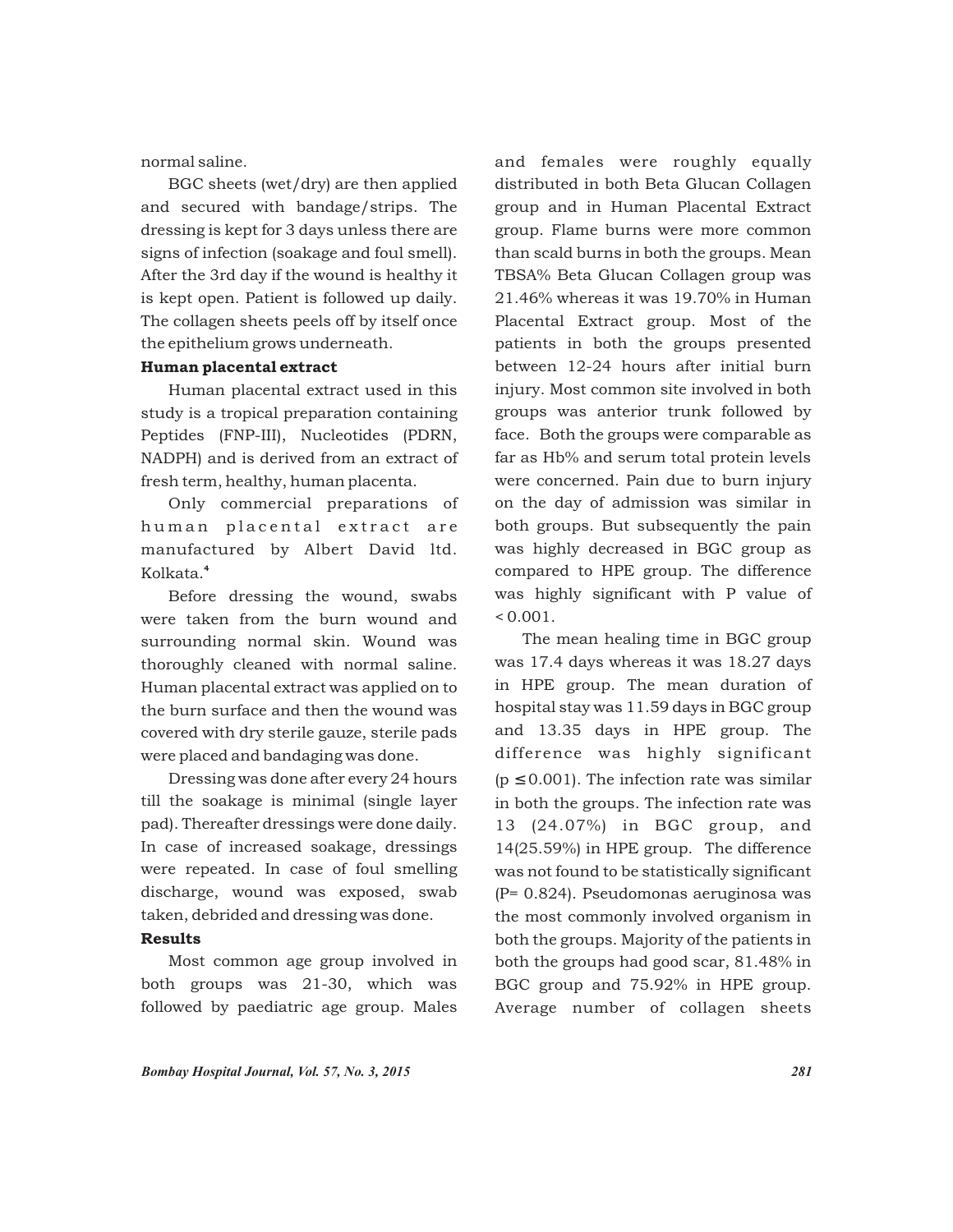required per patient in BGC group was 4.24 whereas on an average every patient in HPE group required 4 to 5 tubes of 20 gram human placental extract. Cost treatment material required per patient in collagen group was around Rs. 3200 while it was around Rs 350 in HPE group. Thus BGC was 8 to 9 times costlier than HPE.

# Discussion

Outcome parameters studied and compared with literature were pain score, hospital stay, healing time, infection rate, scar appearance and cost effectiveness of the treatment.

It is observed in the present study that the youngest age was 3 years in both the groups and oldest was 47 years in BGC group and 43 years in HPE group. The mean age was 21.27 years in BGC group and 19.05 years in HPE group. 21-30 age group was the most commonly affected. This can be explained as young people are more exposed to fire in accordance to their work. High incidence in children is attributable to lack of awareness of potential dangers and a limited ability of the child to respond in a prompt, appropriate manner. Most of the burn injuries in children occur in kitchen due to proximity of child to their mother. Males outnumbered females in both the groups. This shows male population is more exposed to fire related hazards. Majority of the patients in both the groups presented between 12 and 24 hours and then between 6 and 12 hours, only few presented within 6 hours of initial injury. The patients presented early to the

hospital were in the vicinity of hospital and the patients who presented late were far away, lacked access to means of transportation, from the rural place who took primary treatment in the form of intravenous fluids and referred to our hospital for further management. The patients presented early to the hospital showed less incidence of wound infection.

The mode of burn injury in majority of the patients was found to be flame (63.88%) followed by scald (31.48%). This is consistent with manner of most of the accidental burn injuries due to stove blast or being caught in fire.

The minimum TBSA% of burns was found to be 10% and maximum being 42% with mean of 21.46% in BGC group and minimum of 10% and maximum of 32% with mean of 19.60% in HPE group. The patients with high percentage of burns have high chances of wound infection, increased hospital stay and bad post burn scar.

Mean pain score was 4.18 in BGC group and 4.66 in HPE group. Difference was highly significant with p value < 0.001. Reduction in pain in BGC group can be explained as BGC sheets cover exposed nerve endings.

13 out of 54 patients in BGC group and 14 out of 54 patients in HPE group had positive bacterial cultures. Pseudomonas aureginosa was most commonly isolated organism in both the groups followed by Klebsiella. Most of the infected patients had positive cultures on 3rd day and by first week most of the wounds were sterile.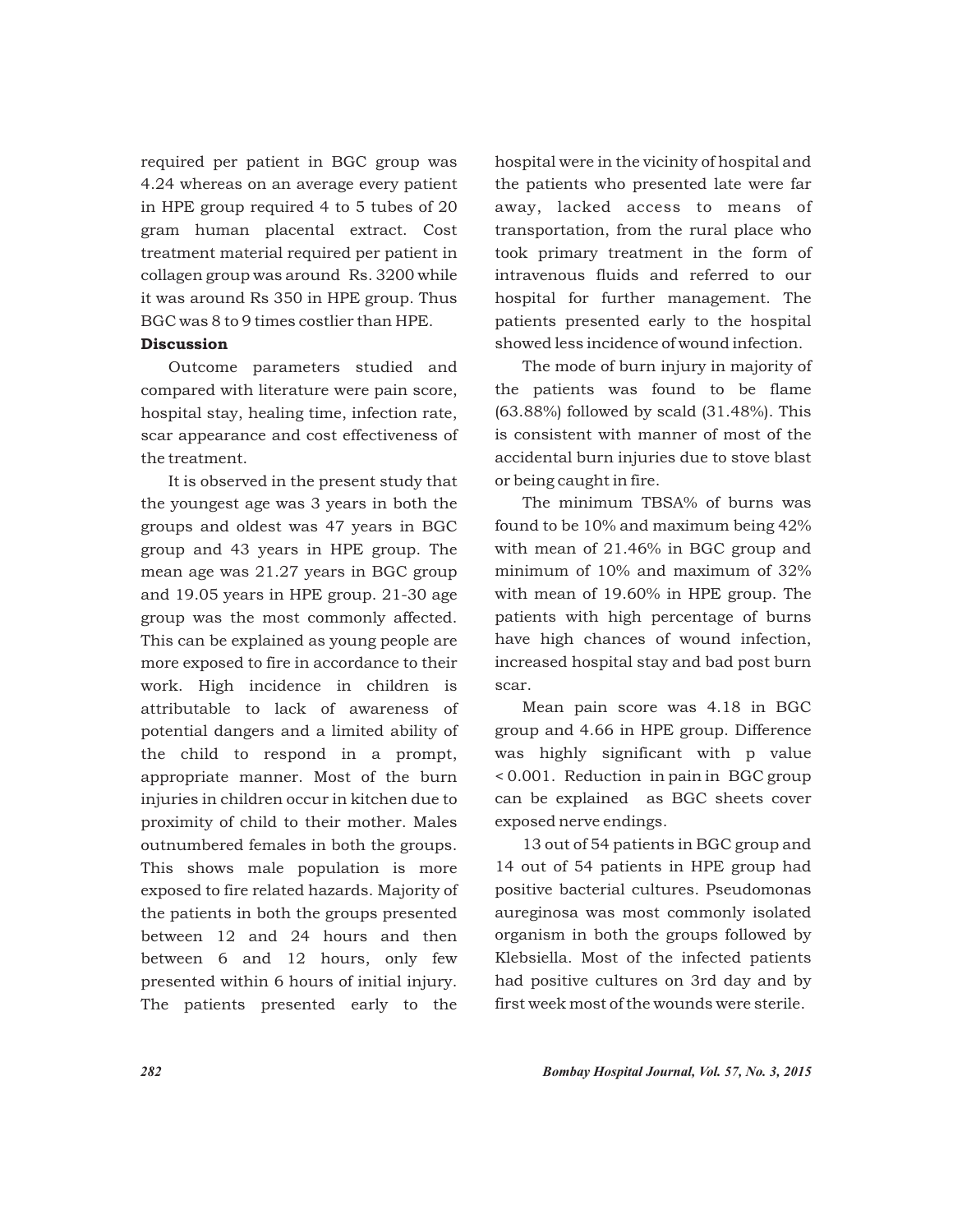Antibiotics were given according to culture sensitivity.

Wounds were considered healed after complete epithelialisation. Healing time in BGC group was 17.4 days and 18.7 days in HPE group. The reason for early healing of burn injuries in BGC was that BGC acts as protective layers preventing water and heat loss and provides skin substitute. Better healing in HPE group was due to various bioactive peptides and due to tissue regeneration potential. Most of the patients in both groups had good scar.

Hospital stay was significantly reduced in BGC group as compared to HPE group (11.59 days and 13.35 days respectively). Increased hospital stay in both the groups was attributed to,

- Increased TBSA%
- Infection
- Requirement of daily dressing in HPE group
- **•** Increased healing time

At the end of study BGC was cost effective as compared to HPE. It was calculated by comparing cost of treatment material required per patient. Cost of treatment in BGC group was 8-9 times higher as compared to HPE group.

Mukund B Tayade et al<sup>5</sup> conducted a study in Department of Surgery, Grant Medical College and Sir J. J group of Hospitals, Mumbai. It was a comparative study of Collagen sheet cover versus 1% Silver sulphadiazine in partial thickness burns of 50 patients, 25 patients in each group. Male: female ratio was 18: 7 in study group and 16 : 9 in control group.

The common cause of burn injury was flame in age group of 11-20 years and included patients of less than 10% burns. The average pain score was 1.2 and 2.64 out of 5 in collagen and SSD group respectively. Positive cultures were identified in 1 patient in collagen group and 2 patients in SSD group out of 50 patients. The average healing time of 12.64 days in collagen group and 18.44 days SSD group was noticed. Study showed bad prominent scars in 2 patients each in both the groups out of 50 patients. Average hospital stay of 2.48 days in collagen group and 9.56 days in SSD group was noticed.

M. P. Pote et al<sup>6</sup> conducted a study in Department of surgery, S. R. T. R. government medical college, Ambajogai. It was comparative study of burn wound management with povidone iodine, silver sulphadiazine and placentrex. Most affected age group was 31-40 years, 14 cases followed by 2-10 years, 13 cases. Staphylococci being most common organism grown (4 cases) followed by Pseudomonas (3 cases).

Ongom  $P$  et al<sup>7</sup> conducted a study in Makerere University, Kampala-Uganda by comparing collagen dressing with honeyghee dressing in superficial burns in children. He conducted the study in 52 patients out of which 26 patients each were dressed with collagen and SSD. The age of the patients ranged from 1-5 years with mean of 2.96 years, males were 35 (67%) and females were 17 (33%). He included upto 30% TBSA burns. 4 of 26